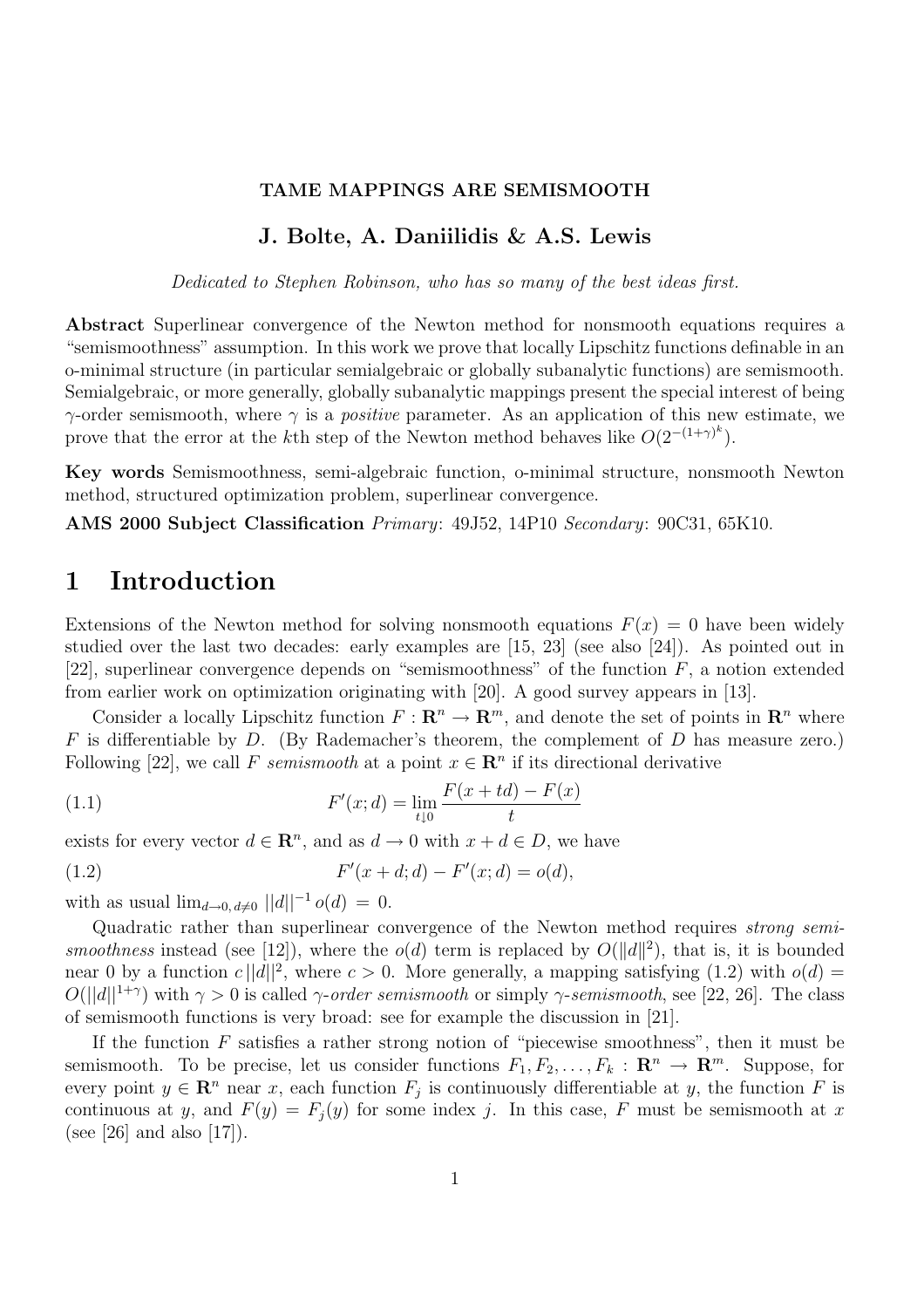The usefulness of the above class of piecewise smooth functions in checking semismoothness in concrete examples is restricted by the requirement that each function  $F_j$  must be continuously differentiable throughout a neighborhood of the point of interest, rather than simply on open regions where  $F_i$  agrees with F. In part due to this complication, we take here a fresh approach to recognizing semismoothness. To illustrate this, consider for example the function

$$
f(x,y) = \begin{cases} \sqrt{y^2 - x^2}, & \text{if } y > 2|x| \\ \sqrt{3}|x|, & \text{if } y \le 2|x|. \end{cases}
$$

The above function is clearly continuous and everywhere smooth except on the sets  $\{0\} \times (-\infty, 0]$ The above function is clearly continuous and everywhere smooth except on the sets  $\{0\} \times (-\infty, 0]$ <br>and  $\{(t, 2|t|): t \in \mathbb{R}\}$  with gradient no larger in norm than  $\sqrt{3}$ . It is easily seen that f is (globally) and  $\{(t, 2|t|): t \in \mathbf{R}\}$  with gradient no larger in norm than  $\sqrt{3}$ . It is easily seen that f is (globally)<br>Lipschitz with constant  $\sqrt{3}$  and everywhere directionally differentiable, and as we discuss below, f is easily recognized to be semialgebraic. Hence f is semismooth, by the result we present here (cf. Theorem 3.6). However, verifying that f is piecewise smooth (at  $(0,0)$ ) for example) in the above sense is not immediate.

A rich class of concrete functions is provided by the notion of a *semi-algebraic* subset of  $\mathbb{R}^n$ , that is, a set defined by some Boolean combination of real polynomial equations and inequalities. The function F is semi-algebraic if its graph  $\{(x, y) : y \in F(x)\}\$ is semi-algebraic. The broad applicability of semi-algebraic sets follows largely from the Tarski-Seidenberg principle, which guarantees that the projection  $(x_1, x_2, \ldots, x_n) \mapsto (x_2, x_3, \ldots, x_n)$  preserves the semi-algebraic property. Good references are [4, 6]. The qualitative properties of semialgebraic mappings are shared by a much bigger class called mappings *definable in an o-minimal structure* over  $\bf{R}$ , or simply definable mappings. A slightly more general notion is that of a tame mapping, being a mapping whose graph has a definable intersection with every "bounded box" (see Definition 2.2). O-minimal structures over R correspond in some sense to an axiomatization of some of the prominent geometrical properties of semialgebraic geometry [11, 9] and particularly of the stability under projection. Due to the variety of optimization problems that can be formulated within the framework of o-minimal structures, our main results are stated for tame functions.

The main result of this note is to establish that locally Lipschitz tame (definable) functions are semismooth (Theorem 3.6). Tame sets stratify into locally finite unions of relatively open smooth manifolds, and consequently, tame functions enjoy strong piecewise smoothness properties. However, exploiting stratification to deduce semismoothness via piecewise smoothness seems not transparent due to the complication we noted above. In part due to this complication, and as a component in our ongoing study of semialgebraic/tame properties in optimization (see [1], [2], [3]), we propose here a much more basic approach based on the curve selection lemma.

It is worthwhile-mentioning that semialgebraic or globally subanalytic mappings enjoy a stronger property than semismoothness since they are actually  $\gamma$ -semismooth with  $\gamma > 0$ . The interest of this extra information is somewhat comparable to what can be observed for functions that satisfy the Lojasiewicz inequality [18, 16]. Indeed, for algorithms in which semismoothness plays a key role (Newton methods, Bundle methods) the positive parameter  $\gamma$  somehow measures the rate of convergence, as it is the case for the Lojasiewicz exponent in the study of subgradient methods [1]. We illustrate this idea by proving that the Newton method for semialgebraic, or more generally,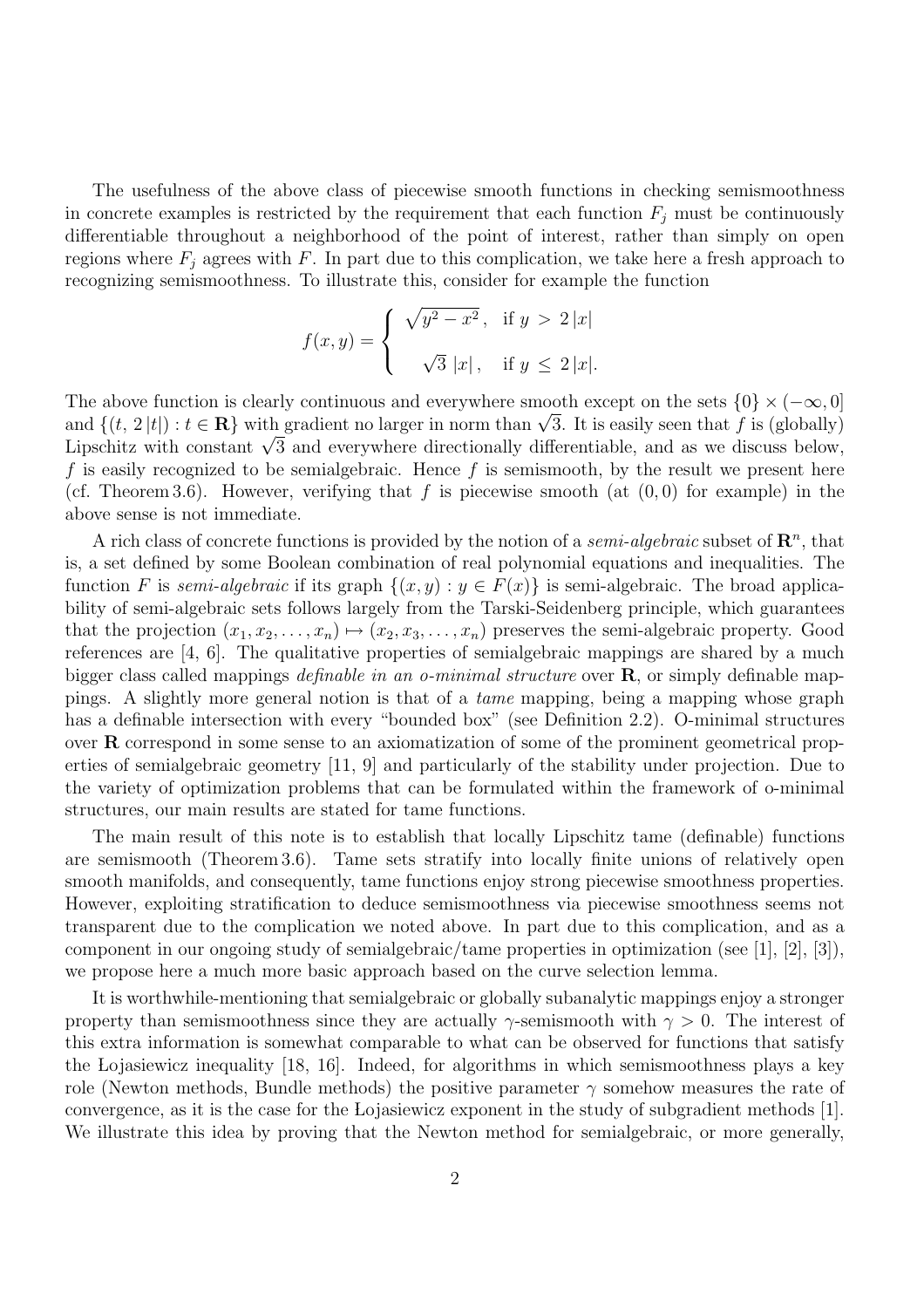for globally subanalytic mappings converges superlinearly. More precisely, we show that the error at the k-step behaves like  $O(2^{-(1+\gamma)^k})$ .

# 2 Preliminaries

Notation Throughout this work we shall consider the Euclidean vector space  $\mathbb{R}^n$  endowed with its canonical scalar product  $\langle \cdot, \cdot \rangle$ , and we shall denote its associated norm by  $|| \cdot ||$ .

Let  $U \subset \mathbf{R}^n$  be a nonempty open subset of  $\mathbf{R}^n$ . A mapping F is said to be *directionally differentiable* at  $x \in U$  along d if the following limit

$$
F'(x; d) := \lim_{t \downarrow 0} \frac{F(x + td) - F(x)}{t}
$$

exists. This defines a mapping  $F'(\cdot;\cdot)$  with domain  $\mathcal{D} \subset U \times \mathbb{R}^n$  which we call the directional derivative of F. The function F is said to be Gâteaux differentiable at x if  $F'(x; \cdot)$  is defined everywhere on  $\mathbf{R}^n$  and linear. The linear map  $F'(x; \cdot)$  is then denoted by  $F'_{G}(x)$ . We say that F is Fréchet differentiable at  $x \in U$  if it is Gâteaux differentiable at x with in addition  $F(x+d)$  –  $F(x) - F'(x; d) = o(||d||)$ . The Fréchet derivative is denoted by F'. In the sequel the domains of  $F'_G$  and F' are respectively denoted by  $D_G$  and D. Finally,  $\mathcal{L}(\mathbf{R}^n, \mathbf{R}^m)$  denotes the vector space of linear mappings from  $\mathbf{R}^n$  to  $\mathbf{R}^m$ .

Let us recall a few definitions concerning o-minimal structures (see for instance van der Dries-Miller [11] and references therein).

**Definition 2.1.** [o-minimal structure] [9, Definition 1.5] An *o-minimal* structure on  $(\mathbf{R}, +,.)$ is a sequence of Boolean algebras  $\mathcal{O} = \{ \mathcal{O}_n \}$  of "definable" subsets of  $\mathbb{R}^n$ , such that for each  $n \in \mathbb{N}$ 

- (i) if A belongs to  $\mathcal{O}_n$ , then  $A \times \mathbf{R}$  and  $\mathbf{R} \times A$  belong to  $\mathcal{O}_{n+1}$ ;
- (ii) if  $\Pi: \mathbf{R}^{n+1} \to \mathbf{R}^n$  is the canonical projection onto  $\mathbf{R}^n$  then for any A in  $\mathcal{O}_{n+1}$ , the set  $\Pi(A)$ belongs to  $\mathcal{O}_n$ ;
- (iii)  $\mathcal{O}_n$  contains the family of algebraic subsets of  $\mathbb{R}^n$ , that is, every set of the form

$$
\{x \in \mathbf{R}^n : p(x) = 0\},\
$$

where  $p: \mathbf{R}^n \to \mathbf{R}$  is a polynomial function;

(iv) the elements of  $\mathcal{O}_1$  are exactly the finite unions of intervals and points.

A mapping  $F : S \subset \mathbf{R}^n \to \mathbf{R}^m$  is said to be definable in  $\mathcal O$  if its graph is definable in  $\mathcal O$  as a subset of  $\mathbf{R}^n \times \mathbf{R}^m$ .

**Definition 2.2.** A subset A of  $\mathbb{R}^n$  is called *tame* if for all  $r > 0$  there exists an o-minimal structure O over **R** such that the intersection of A with  $[-r, r]^n$  is definable in O. Similarly a mapping  $F: U \subset \mathbf{R}^n \to \mathbf{R}^m$  is called tame if its graph is a tame subset of  $\mathbf{R}^n \times \mathbf{R}^m$ .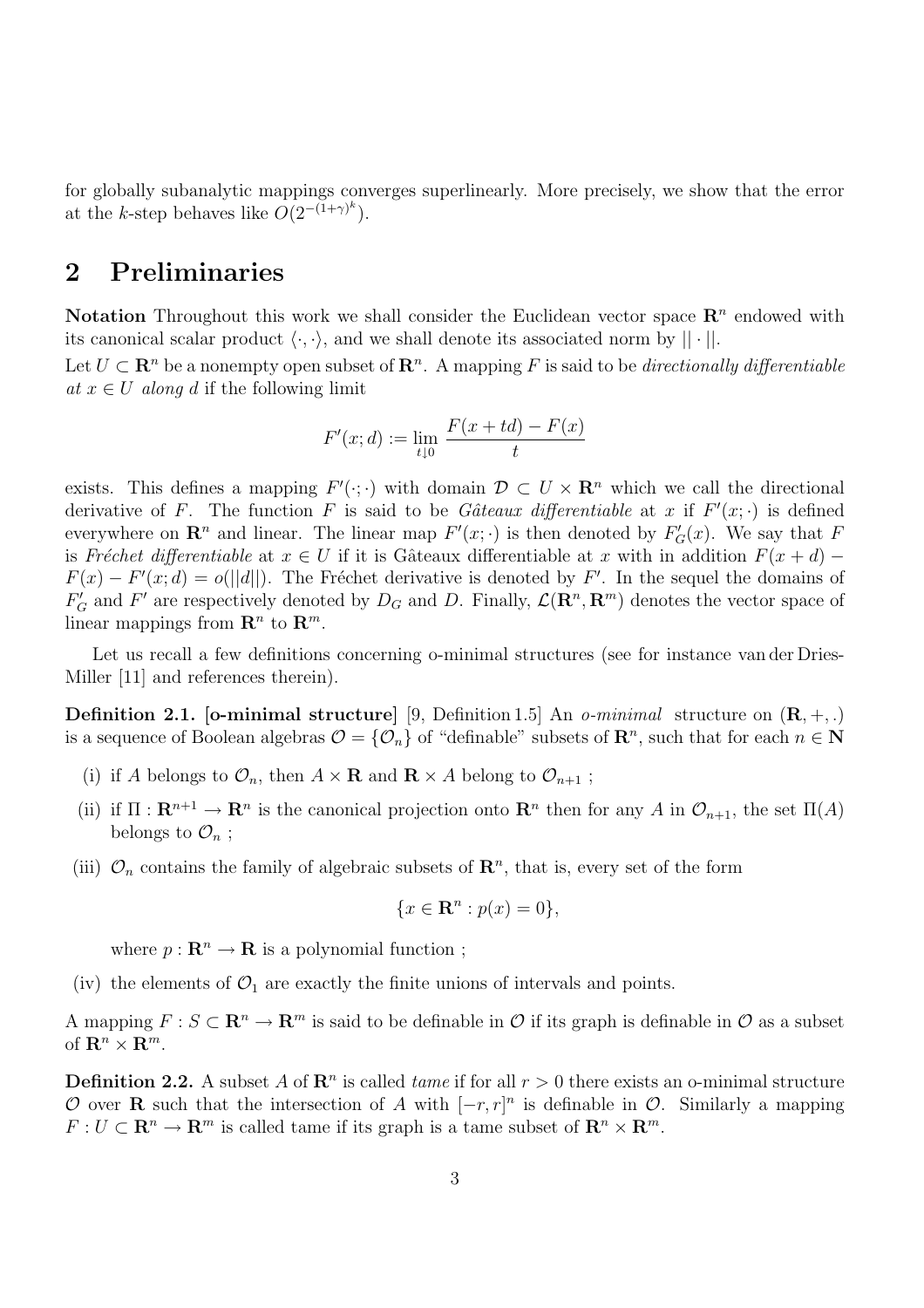Remark 2.3. Restrictions of tame functions to definable bounded sets do not necessarily belong to an o-minimal structure. Take for instance  $F(p) = 1/p$  with  $p \in \text{dom } F := \bigcup_{n \in \mathbb{N}^*} \{1/n\}$ . Using items (ii) and (iv) of Definition 2.1 one sees that the restriction of F to  $[-1, 1]$  cannot belong to any o-minimal structure. However if F is a tame mapping with the property that  $F(B)$  is bounded for every bounded subset  $B \subset \mathbb{R}^n$  (which is the case when F is for instance continuous), then for all  $r > 0$  the mapping  $F_{[-r,r]^n}$  belongs to some o-minimal structure.

Example 2.4 (semialgebraic sets). The first example of o-minimal structures is given by the class SA of semialgebraic objects. A set  $A \subset \mathbb{R}^n$  is called semialgebraic if it can be written as

$$
A = \bigcup_{j=1}^{p} \bigcap_{i=1}^{q} \{ x \in \mathbf{R}^{n} : P_{ij}(x) = 0, Q_{ij}(x) < 0 \},
$$

where the  $P_{ij}, Q_{ij} : \mathbf{R}^n \to \mathbf{R}$  are polynomial functions on  $\mathbf{R}^n$ . The fact that  $\mathcal{SA}$  is an o-minimal structure relies on the Tarski-Seidenberg principle (see [6]) which asserts that item (ii) is true in this class.

Let us also observe that *any* o-minimal structure on  $\bf{R}$  contains the class  $S\mathcal{A}$  of semialgebraic sets. In other words,  $\mathcal{SA}$  is the smallest<sup>1</sup> o-minimal structure on **R**.

Sets and functions belonging to some o-minimal structure enjoy many qualitative properties that are quite similar to those occurring in semialgebraic geometry. The reader is referred to [11, 9] for a comprehensive account on the topic. In this paper we will essentially use the following results.

Let  $\mathcal O$  be an o-minimal structure on  $(\mathbf R, +, .).$ 

Monotonicity lemma [11, Theorem 4.1] Let  $f : I \subset \mathbf{R} \to \mathbf{R}$  be a definable function and  $k \in \mathbf{N}$ . Then there exists a finite partition of I into p disjoint intervals  $I_1, \ldots, I_p$  such that f restricted to each nontrivial interval  $I_j$ ,  $j \in \{1, \ldots, p\}$  is  $C^k$  and either strictly monotone or constant.

Curve selection lemma [11, Theorem 4.6] Let A be a definable subset of  $\mathbb{R}^n$  and let x be an element of  $\overline{A}$  (the closure of A). Then for all  $k \in \mathbb{N}$  there exist  $\epsilon > 0$  and a  $C^k$  definable path  $p:(-\epsilon,1) \to \mathbf{R}^n$  such that  $p(0) = x$  and  $p((0,1]) \subset A$ .

A major part of the interest in dealing with definable objects consists of their remarkable stability properties. These rely in fine on the projection stability assumption (iii) (Definition 2.1). Using for instance [9, Theorem 1.13] the reader can establish easily the following results:

**Stability results** Let  $\mathcal{O}$  be an o-minimal structure over **R**.

(a) Given  $A \subset \mathbb{R}^n$ ,  $B \subset \mathbb{R}^m$  and a definable mapping  $F : A \to B$  in  $\mathcal{O}$ , then for all  $C \subset A$  and  $E \subset B$  definable in  $\mathcal{O}$ , the sets  $F(C)$  and  $F^{-1}(E)$  are definable in  $\mathcal{O}$ .

(b) Let  $F: U \to \mathbf{R}^m$  be a definable mapping in  $\mathcal{O}$ , where U is a nonempty open subset of  $\mathbf{R}^n$ . Then the mappings  $F'(\cdot;\cdot): \mathcal{D} \to \mathbb{R}^m$ ,  $F'_G: D_G \to \mathcal{L}(\mathbb{R}^n, \mathbb{R}^m)$  and  $F': D \to \mathcal{L}(\mathbb{R}^n, \mathbb{R}^m)$  are definable in O.

<sup>&</sup>lt;sup>1</sup>This is due to axiom (iii). Sometimes this axiom is omitted from the definition of an o-minimal structure, allowing smaller classes than  $\mathcal{SA}$ , for instance the structure  $\mathcal{SL}$  of semilinear sets.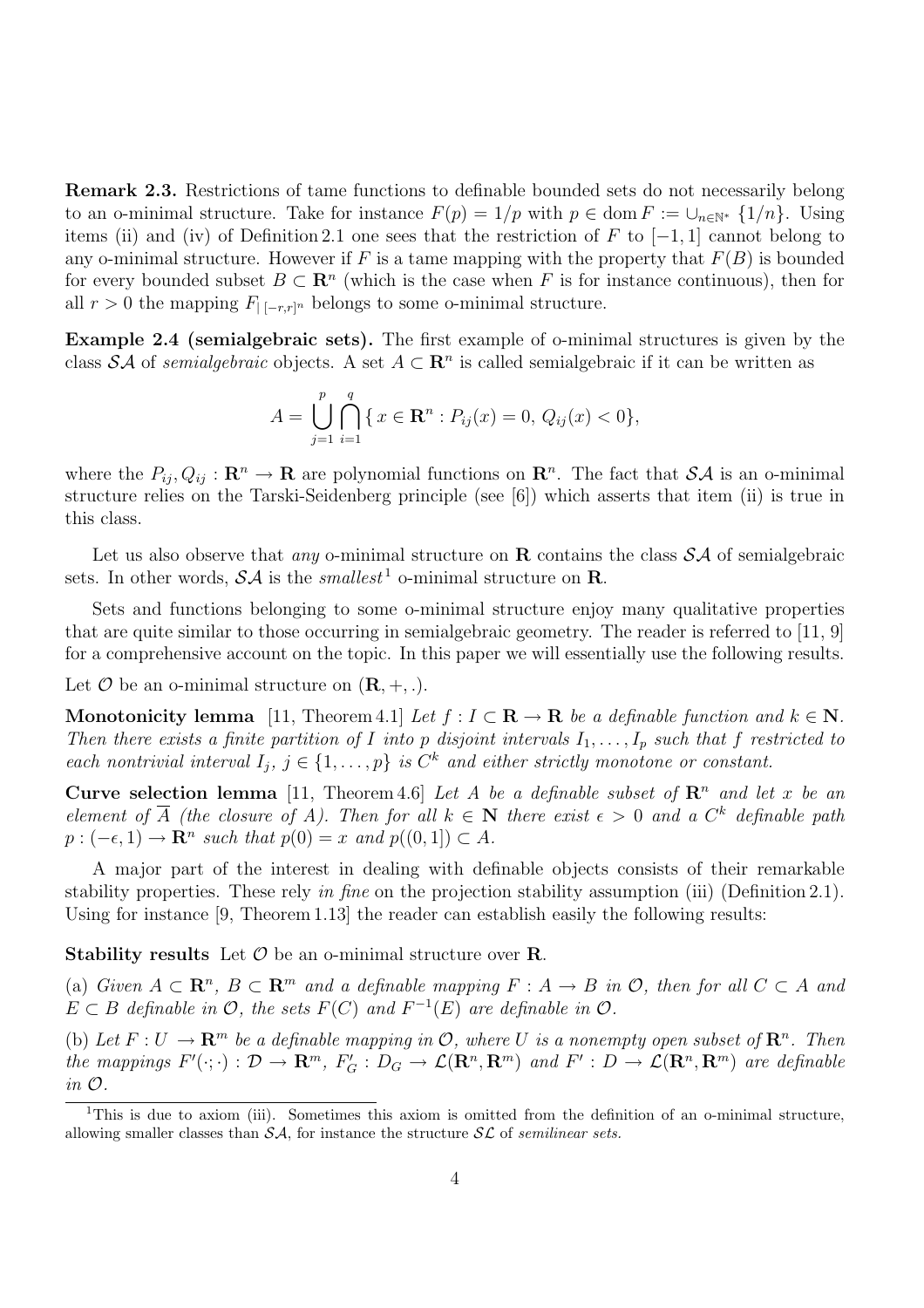(c) If  $F: U \subset \mathbf{R}^n \to \mathbf{R}^m$  and  $G: V \subset F(U) \to \mathbf{R}^p$  are definable mappings then  $G \circ F: U \to \mathbf{R}^p$ is definable in O.

Example 2.5. (a) (Globally subanalytic sets) There exists an o-minimal structure, denoted by  $\mathbf{R}_{\text{an}}$ , that contains all sets of the form  $\{(x,t) \in [-1,1]^n \times \mathbf{R} : f(x) = t\}$  where  $f : [-1,1]^n \to \mathbf{R}$  $(n \in \mathbb{N})$  is an analytic function that can be extended analytically on a neighborhood of the square  $[-1, 1]^n$ . The sets belonging to this structure are called *globally subanalytic sets*. Early applications of this structure in optimization can be found in [10, 19].

(b) (log-exp structure) There exists an o-minimal structure containing  $\mathbf{R}_{an}$  and the graph of  $\exp : \mathbf{R} \to \mathbf{R}$ . This structure is denoted by  $\mathbf{R}_{an, exp}$ .

Remark 2.6. In view of Example 2.5 (a) real-analytic mappings are obviously tame. They are not however definable in some o-minimal structure in general. Consider for instance  $f(x) = \sin x$  $(x \in \mathbf{R})$  whose zero set, *i.e.*  $\{x \in \mathbf{R} : \sin x = 0\}$ , is discrete and infinite. By using Definition 2.1 (iv) and the stability result (a) we see that there does not exist an o-minimal structure over  $\bf R$ in which  $f$  is definable.

Due to their "polynomial nature" semialgebraic and globally subanalytic functions of one variable admit the so-called Puiseux development.

**Puiseux development** [11] Let  $f:(0,1) \to \mathbf{R}$  be a globally subanalytic function. Then there exist some integers  $p, q \in \mathbf{Z}$ , with  $q > 0$ , a sequence  $\{a_i\}_{i=p, p+1,...}$  with  $a_p \neq 0$  and a real number  $\epsilon > 0$ such that

$$
f(x) = \sum_{i=p}^{+\infty} a_i x^{i/q} \quad \text{for all } x \in (0, \epsilon).
$$

Checking the semialgebraicity of a set in practice is often easy. On the other hand, one needs to be careful when analytic functions come into play, as it is the case with  $\mathbf{R}_{an}$ . A formal approach to global subanalyticity can be found in [11].

### 3 Differentiability and semismoothness results

Let  $\mathcal O$  be an o-minimal structure on  $(\mathbf R, +, \cdot)$ .

### 3.1 Fréchet and Gâteaux derivative of tame mappings

The monotonicity lemma implies several elementary but very useful results concerning functions of one variable.

**Lemma 3.1.** Let  $\phi, \psi : [0, \epsilon) \to \mathbf{R}$  be definable functions continuous at 0 with  $\phi(0) = \psi(0) = 0$ .

(i) (local differentiation of inequalities) If  $\psi > \phi > 0$  on  $[0, \epsilon)$  there exists  $\epsilon_1 \in (0, \epsilon)$  such that  $\psi$  and  $\phi$  are differentiable on  $(0, \epsilon_1)$  with  $\psi'(t) \geq \phi'(t)$  for all t in  $(0, \epsilon_1)$ .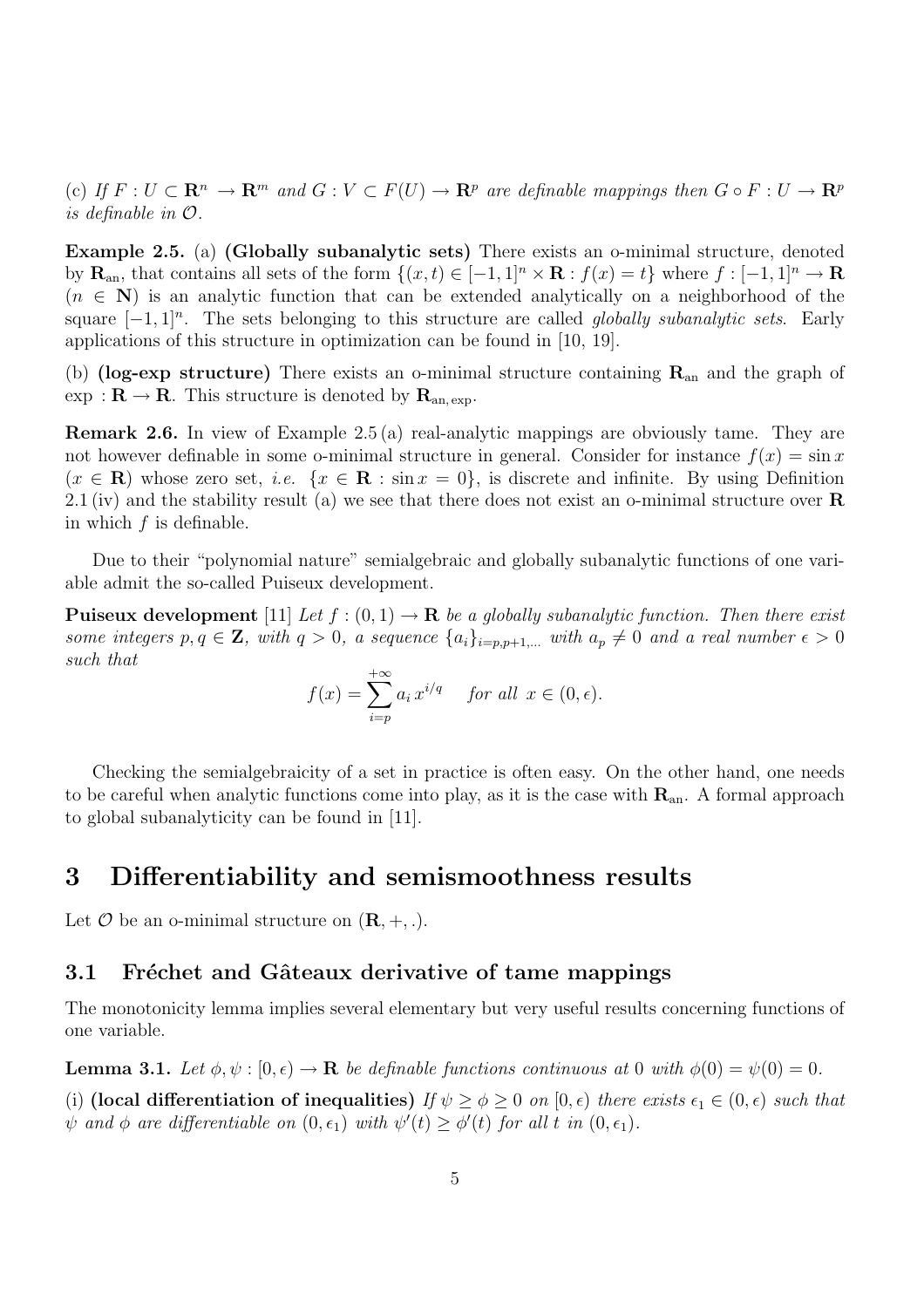(ii) (de l'Hôpital inverse rule) Let  $l \in \mathbb{R}$  and assume that  $\psi'(t) > 0$  for all  $t \in (0, \epsilon)$  sufficiently small. Then

$$
\lim_{t \to 0^+} \frac{\phi(t)}{\psi(t)} = l \quad \Longrightarrow \quad \lim_{t \to 0^+} \frac{\phi'(t)}{\psi'(t)} = l.
$$

**Proof.** (i) By the monotonicity lemma the function  $t \mapsto \psi(t) - \phi(t)$  is  $C^1$  and monotone on  $(0, \epsilon_1)$ for  $\epsilon_1$  sufficiently small. Thus,  $(\psi - \phi)'(t)$  has a constant sign (or is equal to zero) for all  $t > 0$ small enough. By integrating and using the assumption  $\psi \geq \phi$  we obtain that for all  $t > 0$  small enough, either  $\psi'(t) = \phi'(t)$  (thus  $\psi = \phi$ ), or  $\psi'(t) - \phi'(t) \geq 0$ .

(ii) We have  $(\phi(t) - l\psi(t))/\psi(t) \rightarrow 0$  as  $t \downarrow 0$ , where  $\phi - l\psi$  vanishes at zero. Replacing, if necessary,  $\phi - l\psi$  by  $\phi$ , we see that there is no loss of generality in assuming that  $l = 0$ . Since  $\phi$  has a constant sign, replacing if necessary  $\phi$  by its opposite, we may also suppose that  $\phi > 0$ . Using the monotonicity lemma we obtain that  $\phi'(t) \geq 0$  for all  $t \in (0, \epsilon)$ . Since by assumption lim  $\phi(t)/\psi(t) = l = 0$ , for any  $\delta > 0$  and all t small enough we have  $\delta\psi(t) - \phi(t) \geq 0$ . Applying  $\begin{array}{c}\n\text{if } t \to 0^+ \end{array}$  (i) we obtain  $\delta \psi'(s) - \phi'(s) \geq 0$  for all  $s > 0$  sufficiently small. Thus

$$
0 \le \lim_{t \to 0^+} \frac{\phi'(t)}{\psi'(t)} \le \delta,
$$

where the existence of the limit is due to the monotonicity lemma. The result follows by letting  $\delta$ go to zero.  $\Box$ 

Applying Lemma 3.1 (ii) with  $\psi(t) = t$  one obtains the following

Corollary 3.2 (right continuity of the derivative). Let  $\phi : [0, \epsilon) \to \mathbf{R}$  be a definable function, continuous at 0 with  $\phi(0) = 0$ , and let us assume that the limit

$$
\phi'(0^+) = \lim_{t \to 0^+} \frac{\phi(t)}{t}
$$

is finite (owing to the monotonicity lemma the limit always exists). Then

$$
\lim_{t \to 0^+} \phi'(t) = \phi'(0^+).
$$

Some regularity properties that are true for functions on the real-line fail to hold when considering functions of several variables. For instance by using Corollary 3.2 we see that the Fréchet differentiability at 0 of a definable path  $\gamma: (-1,1) \to \mathbb{R}^n$  implies that  $\gamma$  is  $C^1$  around  $t=0$ , which is no longer true in higher dimensions, see Fischer [14]. Similarly, a definable mapping  $F: \mathbb{R}^n \to \mathbb{R}^m$ which is Fréchet differentiable at 0, is not necessarily Fréchet differentiable in a neighborhood of  $0$ : take for instance  $f(x,y) = x^2 + |x|y^2$ , where  $(x,y) \in \mathbb{R}^2$ . In an o-minimal framework, Fréchet differentiability enjoys the following interesting characterization that we now proceed to describe. From now on, let U denote a nonempty open definable neighborhood of 0 in  $\mathbb{R}^n$ .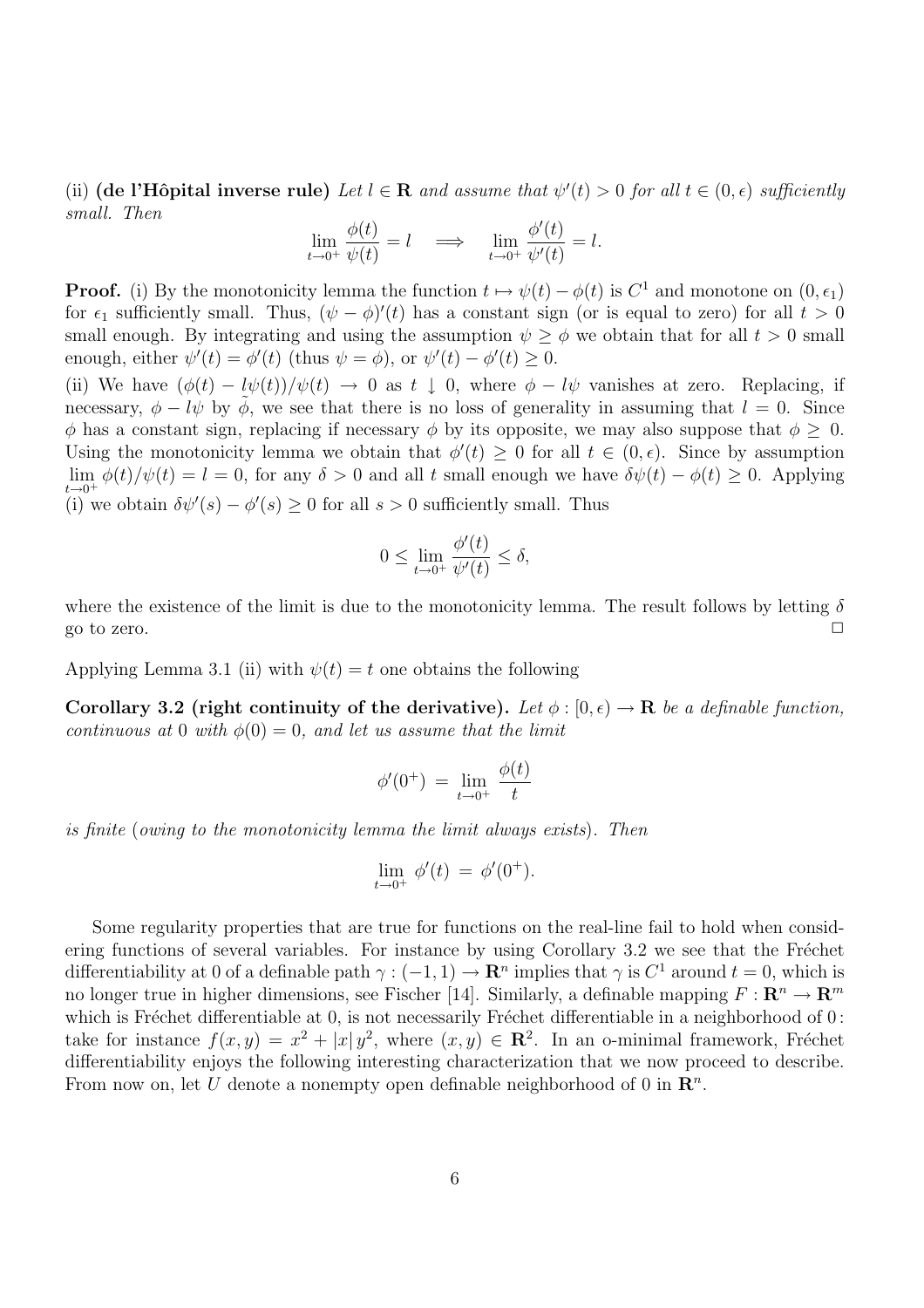Lemma 3.3 (Fréchet differentiability of definable mappings). Let  $\eta : U \to \mathbb{R}^m$  be a definable mapping. The following assertions are equivalent.

(i) For all  $C^1$  definable curves  $p: (-1,1) \to U$  such that  $p(0) = 0$  and  $||p(t)|| > 0$  for  $t > 0$ , we have

(3.3) 
$$
\lim_{t \to 0^+} \frac{\eta(p(t))}{||p(t)||} = 0.
$$

(ii)  $\eta$  is Fréchet differentiable at 0 and  $\eta'(0) = 0$ .

**Proof.** It suffices obviously to establish that (i) implies (ii). We argue by contradiction so that there exist a sequence  $d_k \neq 0$  converging to 0 and  $\epsilon > 0$  such that  $||\eta(d_k)|| \geq \epsilon ||d_k||$  for all integers k. Let us consider the definable set

$$
A := \{d \in \mathbf{R}^n \setminus \{0\} : ||\eta(d)|| \ge \epsilon ||d||\},\
$$

and let us note that the point 0 belongs to the closure of A. Applying the curve selection lemma we deduce that there exist  $\gamma > 0$  and a definable  $C^1$  path  $p : (-\gamma, 1) \to \mathbb{R}^m$  such that  $p((0, 1)) \subset A$ and  $p(0) = 0$ , which contradicts the assumption (i).

Let us note that every definable locally Lipschitz mapping  $F$  admits directional derivatives. This follows simply from the monotonicity lemma applied to each bounded curve of the form

$$
(0, +\infty) \ni t \mapsto \frac{F(x+td) - F(x)}{t},
$$

where  $x \in U, d \in \mathbb{R}^n$ . Locally Lipschitz, directionally differentiable functions are called *Bouligand* differentiable [13, Section 3.1], and have the following well-known property [25]. We include the brief proof for future reference.

**Proposition 3.4 (conical approximation).** If  $F : U \to \mathbb{R}^m$  is a Bouligand differentiable mapping (so in particular if F is a definable locally Lipschitz mapping), then for all  $x \in U$ ,

$$
||F(x+d) - F(x) - F'(x;d)|| = o_x(||d||).
$$

**Proof.** With no loss of generality we assume that  $x = 0$ . Let us introduce the mapping  $\eta(d)$  $F(d) - F(0) - F'(0, d), d \in U$ . Using the Lipschitz property of F we have for all d, e in a neighborhood of 0 in  $\mathbf{R}^n$ ,

(3.4) 
$$
||F'(0; d) - F'(0; e)|| = ||\lim_{t \to 0^+} \frac{F(td) - F(te)}{t}|| \le L||d - e||
$$

where  $L > 0$  is a Lipschitz constant of F around 0. Since F is locally Lipschitz, we deduce from (3.4) that  $\eta$  is also locally Lipschitz continuous. On the other hand the definition of  $\eta$  implies that for all  $d \in U$ ,  $\eta(t) / t \to 0 = \eta'(0; d)$  as  $t \downarrow 0$ . Hence  $\eta$  is Gâteaux differentiable with  $\eta'_{G}(0) = 0$ . Since  $\eta$  is a locally Lipschitz function in finite dimensions, it is also Fréchet differentiable. Thus the conclusion follows.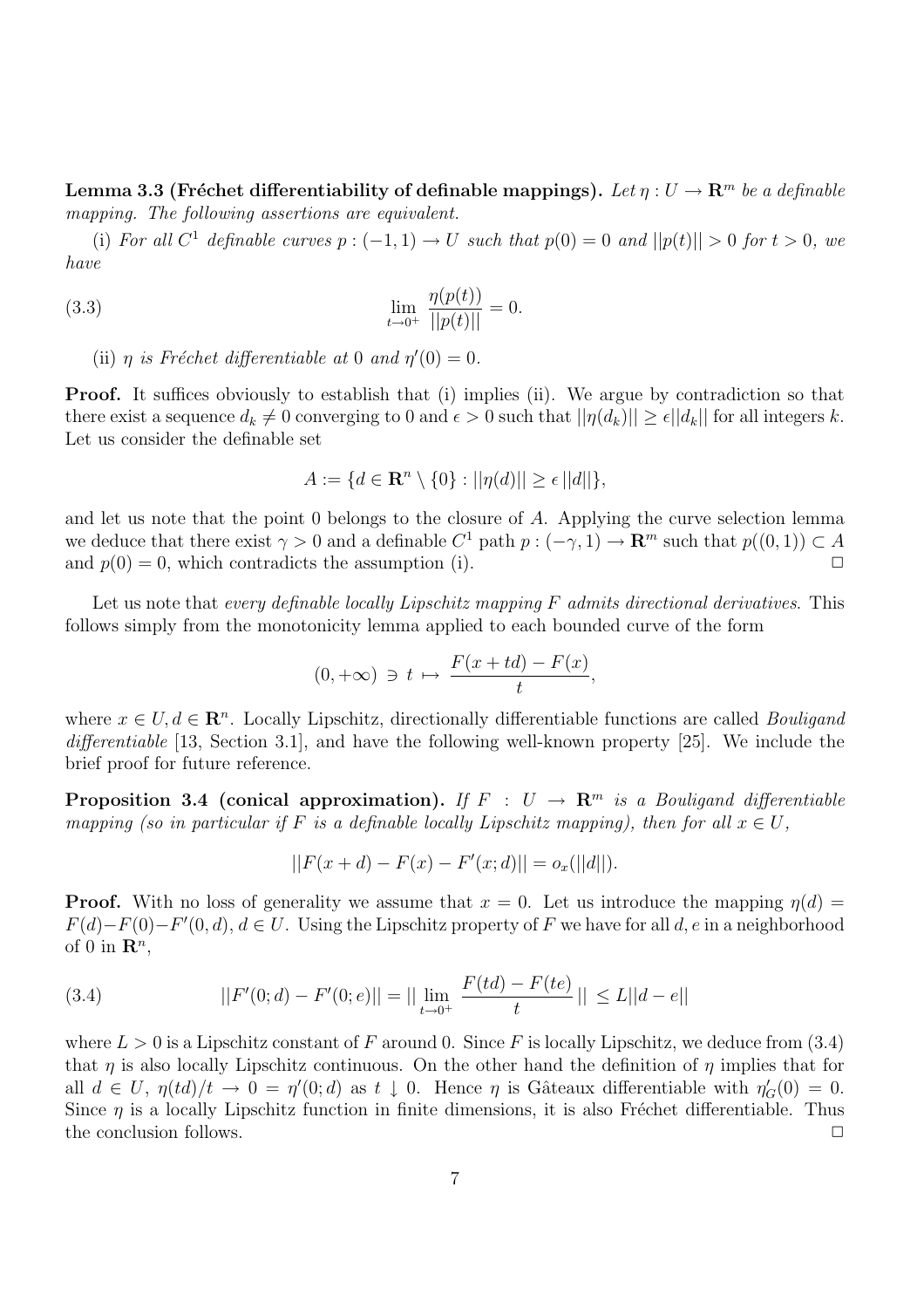Remark 3.5. The special case of semialgebraic (respectively, subanalytic) locally Lipschitz continuous mappings is of particular interest. In this case, the function  $t \mapsto o_x(t)$  of Proposition 3.4 is also semialgebraic (respectively, subanalytic) and admits a Puiseux development of the form

$$
o_x(t) = \sum_{i=p}^{+\infty} a_i t^{i/q}, \quad \text{for all } t \in (0, \epsilon),
$$

for some  $\epsilon > 0$  and integers  $p > q > 0$  with  $a_p \neq 0$  (recall that  $\lim_{t \to 0^+} t^{-1} o_x(t) = 0$ ). We deduce that

$$
F(x + d) - F(x) - F'(x; d) = O_x(||d||^{1+\gamma}),
$$

where  $\gamma = \frac{p}{q} - 1 > 0$ . In other words there exist a positive constant c and  $\epsilon > 0$  such that

$$
||F(x+d) - F(x) - F'(x;d)|| \le c ||d||^{1+\gamma}
$$

for all d,  $||d|| \leq \epsilon$ . Similar results could be derived for any Lipschitz continuous mapping definable in a "polynomially bounded" o-minimal structure over R [11, p. 510 and Property 4.12].

One could wonder if definable Gâteaux differentiable mappings are automatically Fréchet differentiable. The classical example of the (definable) function  $f: \mathbb{R}^2 \to \mathbb{R}$  with

$$
f(x,y) = \begin{cases} \frac{xy^3}{x^2 + y^4}, & \text{if } (x,y) \neq (0,0) \\ 0, & \text{if } (x,y) \neq (0,0) \end{cases}
$$

reveals that this is false in general.

### 3.2 Semismoothness results

**Theorem 3.6.** Any locally Lipschitz tame (resp. definable) mapping  $F: U \to \mathbb{R}^m$  ( $U \subset \mathbb{R}^m$ ) is semismooth.

**Proof.** Our aim is to show that for all points x in U the mapping

$$
d \mapsto \eta(d) := F'(x + d; d) - F'(x; d)
$$

is Fréchet differentiable at 0 with  $\eta'(0) = 0$ . With no loss of generality we assume that  $x = 0$ . Since the problem is of local nature with  $F$  being continuous we can also assume that  $F$  is definable (see Remark 2.3). In view of Lemma 3.3 it suffices therefore to prove that

$$
\lim_{t \to 0^+} \frac{F'(p(t); p(t)) - F'(0; p(t))}{||p(t)||} = 0
$$

for any  $C^1$  definable curve  $p: (-1,1) \to \mathbb{R}^m$  such that  $p(0) = 0$  and  $p(t) \in U \setminus \{0\}$  for all  $t \in (0,1)$ . Let  $p: (-1,1) \to U$  be a definable  $C^1$  path such that  $p(0) = 0$ ,  $p(t) \neq 0$  if  $t > 0$ . Since the curve

$$
(0,1) \ni t \mapsto \frac{p(t)}{||p(t)||}
$$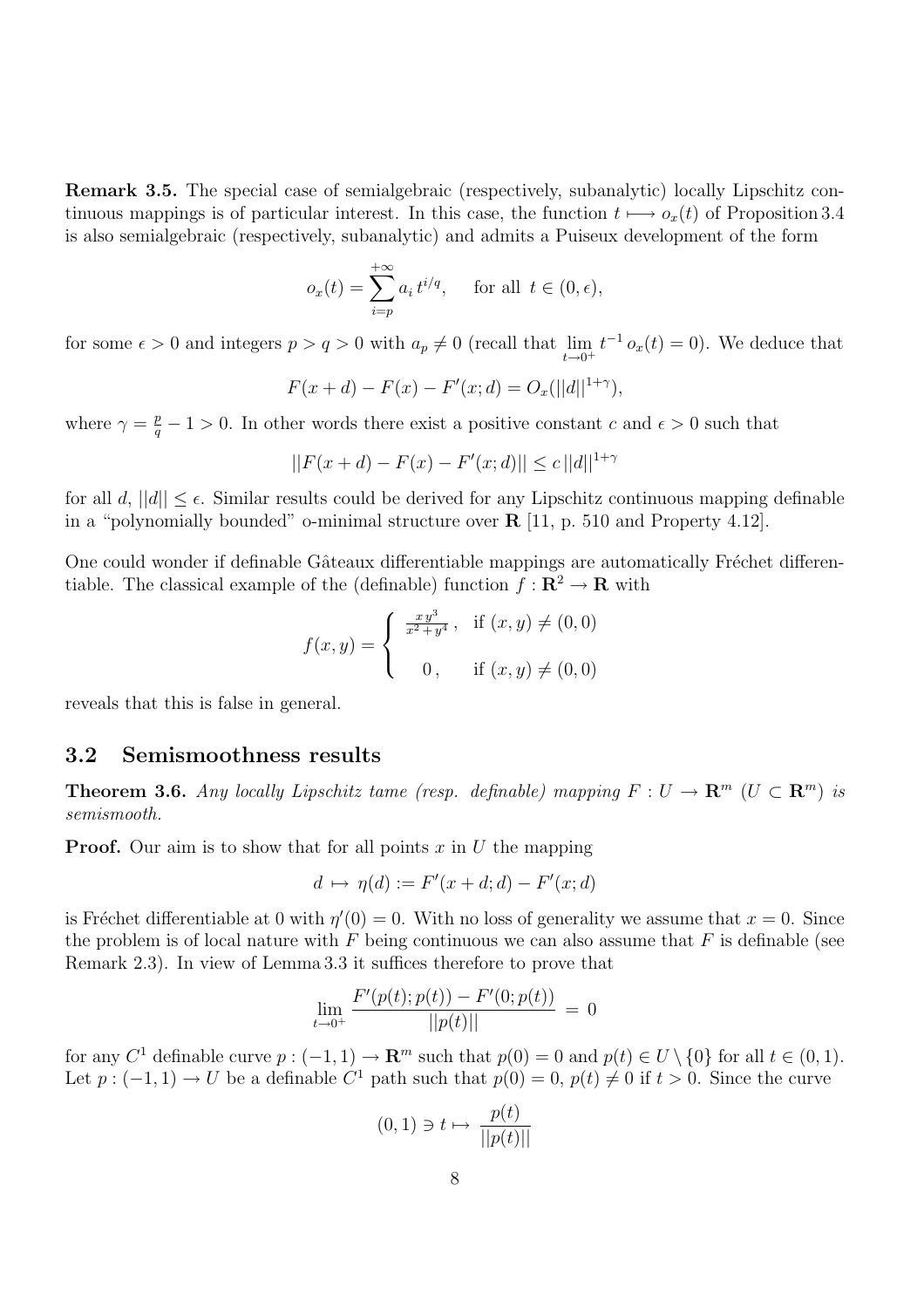is definable, the monotonicity lemma ensures its convergence (as t goes to 0) to some vector  $u$  in the unit sphere of  $\mathbb{R}^m$ . Hence there exists a continuous definable curve  $\theta : (0,1) \to \mathbb{R}^m$  such that

$$
p(t) = ||p(t)|| (u + \theta(t)),
$$

with  $\theta(t) \to 0$  as  $t \downarrow 0$ . Let us set  $r(t) = ||p(t)||$  for all  $t \in [0, 1)$ . The monotonicity lemma applied to each coordinate of  $p(t)$  and the fact that  $p(t) \neq 0$  yield that for  $t > 0$  small we have  $r'(t) \neq 0$ . For  $t > 0$  sufficiently small the Lipschitz property of F yields

$$
\frac{||F(p(t)) - F(r(t)u)||}{r(t)} \le L ||\theta(t)||,
$$

which tends to 0 as  $t \searrow 0^+$ . We thus obtain

$$
F'(0; u) = \lim_{t \downarrow 0} \frac{F(r(t)u) - F(0)}{r(t)} = \lim_{t \downarrow 0} \frac{F(p(t)) - F(0)}{r(t)}.
$$

Setting  $q(t) = F(p(t))$  we deduce

$$
F'(0; u) = \lim_{t \downarrow 0} \frac{q(t) - q(0)}{r(t)},
$$

and applying Lemma 3.1(ii) for the definable function  $r(t)$  and for each coordinate of the definable function  $t \mapsto q(t) - q(0)$  we infer that

(3.5) 
$$
F'(0; u) = \lim_{t \downarrow 0} \frac{q'(t)}{r'(t)}.
$$

Using the chain rule and the monotonicity lemma we have for  $t > 0$  small

$$
q'(t^+) = q'(t) = F'(p(t); p'(t)),
$$

which combined with (3.5) yields

(3.6) 
$$
\lim_{t \to 0^+} F'(p(t); \frac{p'(t)}{r'(t)}) = F'(0; u).
$$

Thus the curve

(3.7) 
$$
t \longmapsto \varphi(t) := || F'(p(t); \frac{p'(t)}{r'(t)}) - F'(p(t); u) ||
$$

is well defined for  $t > 0$  sufficiently small. Using  $(3.4)$  (see the proof of Proposition 3.4) we have

$$
\varphi(t) = || F'(p(t); u + \frac{[r(t)\theta(t)]'}{r'(t)}) - F'(p(t), u) || \le L || \frac{[r(t)\theta(t)]'}{r'(t)} ||.
$$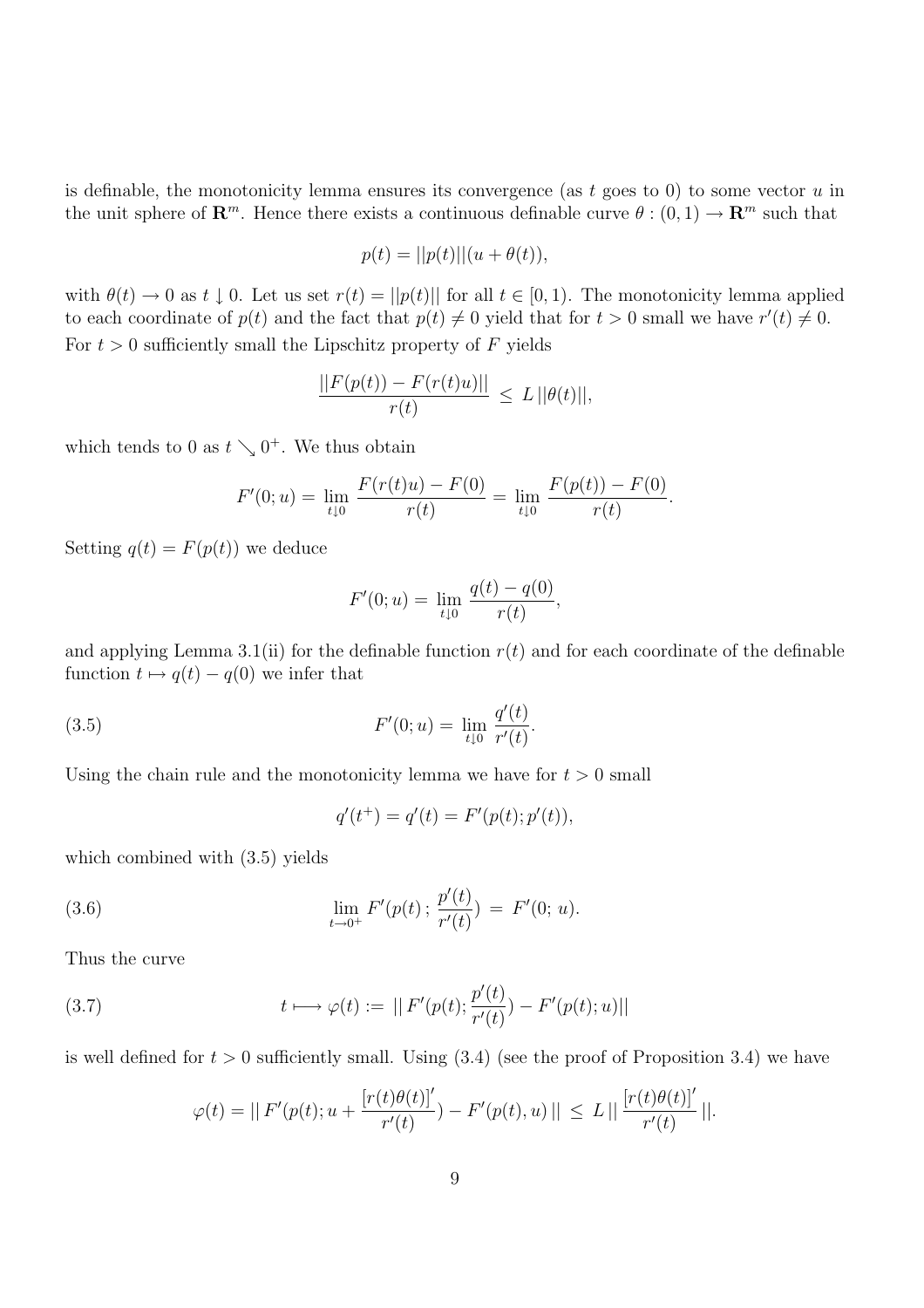Note that for each  $i = 1, \ldots, m$  we have  $r(t)\theta_i(t)/r(t) = \theta_i(t) \to 0$  as  $t \downarrow 0$ . In view of Lemma 3.1(ii) we deduce that  $r'(t)^{-1}[r(t)\theta_i(t)]' \to 0$  as  $t \downarrow 0, i = 1, \ldots, m$ , thus

(3.8) 
$$
\lim_{t \to 0^+} \varphi(t) = 0.
$$

Combining  $(3.6)$  with  $(3.7)$  and  $(3.8)$  we deduce

(3.9) 
$$
\lim_{t \to 0^+} F'(p(t); u) = F'(0; u).
$$

On the other hand, since F is Lipschitz around 0 we obtain for  $t > 0$  sufficiently small (see (3.4))

(3.10) 
$$
||F'(p(t);p(t)) - F'(p(t);r(t)u)|| \leq L r(t) ||\theta(t)||,
$$

and

(3.11) 
$$
||F'(0; p(t)) - F'(0; r(t)u)|| \le L r(t) ||\theta(t)||.
$$

Combining (3.10), (3.11) and using the triangle inequality we obtain

$$
||F'(p(t);p(t)) - F'(0,p(t))|| \le ||F'(p(t);p(t)) - F'(p(t);r(t)u)||
$$
  
+ 
$$
||F'(p(t);r(t)u) - F'(0;r(t)u)|| + ||F'(0;r(t)u) - F'(0;p(t))||
$$
  

$$
\le r(t) (2L||\theta(t)|| + ||F'(p(t);u) - F'(0;u)||).
$$

This completes the proof.  $\Box$ 

It is worth pointing out that semismooth functions need not be tame. For example, the function  $f(x) = x^3 \sin(1/x)$  (with  $f(0) = 0$ ) is continuously differentiable, so certainly semismooth, but cannot be definable, since its zero set is not locally finite, contradicting property (iv) of Definition 2.1.

**Remark 3.7.** Assume that F is (globally) subanalytic and Lipschitz continuous. In an analogous way as for the conic approximation result, the Puiseux lemma provides additional information. For  $x$  fixed, we have indeed

(3.12) 
$$
F'(x+d;d) - F'(x;d) = O_x(||d||^{1+\gamma})
$$

where  $\gamma$  is a positive rational number. Using the terminology of [22, 26] one can assert that semialgebraic or subanalytic Lipschitz continuous mappings are  $\gamma$ -order semismooth or  $\gamma$ -semismooth with  $\gamma > 0$ .

# 4 An illustration: convergence rate of the Newton method

As pointed out in the introduction, the Newton method can be run successfully for solving nonlinear equations involving semismooth data. In general, under rather mild assumption the convergence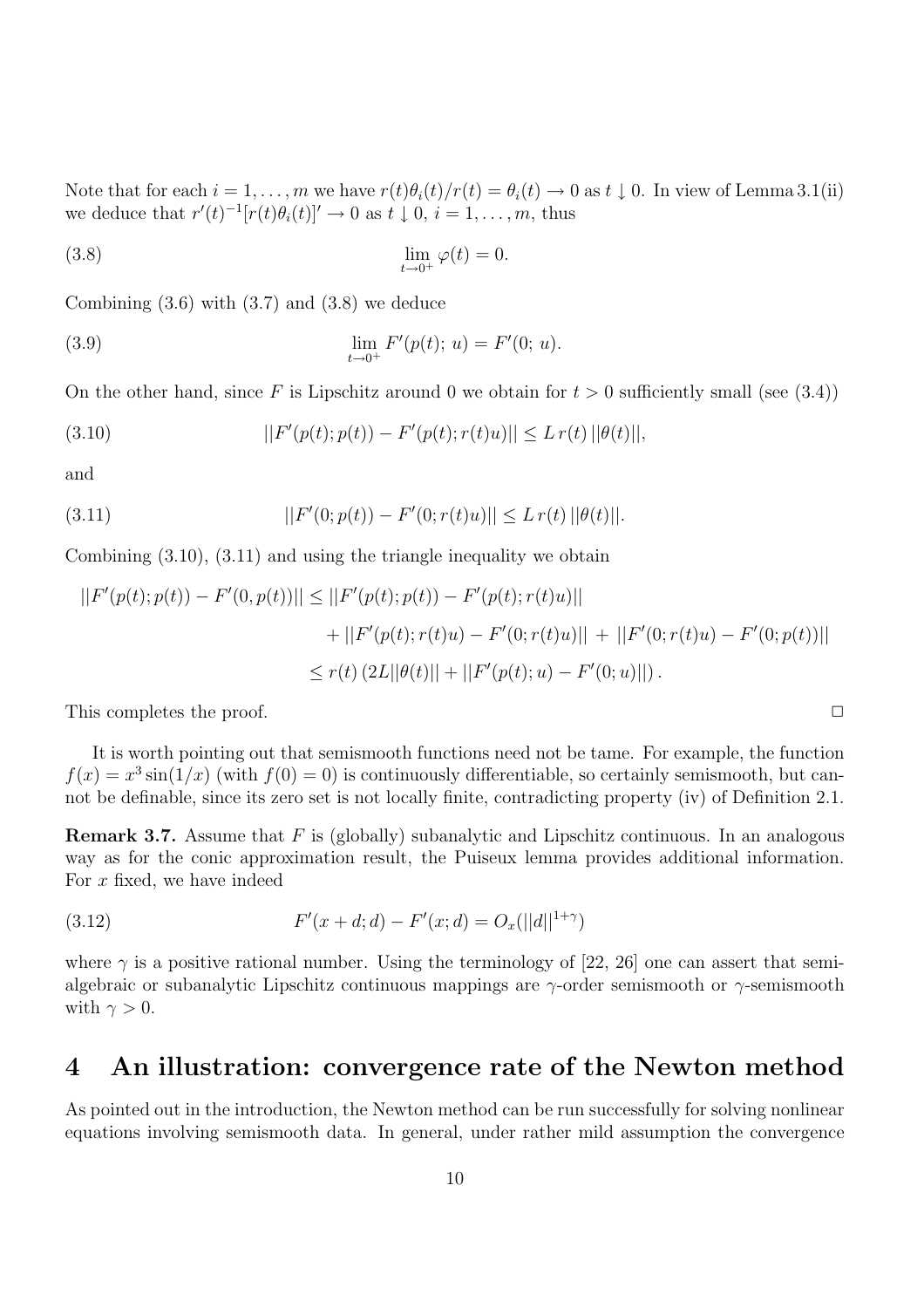of the method is superlinear [13]. Let us recall (see [7, page 14], for example) that a given algorithm  ${x_k}_{k\geq 1}$  is said to converge *linearly* (respectively, *superlinearly*) to  $x^*$  if the quotient

$$
q_k := \frac{||x_{k+1} - x^*||}{||x_k - x^*||}
$$

satisfies lim sup  $k\rightarrow\infty$  $q_k < 1$  (respectively,  $\lim_{k \to \infty} q_k = 0$ ).

As an illustration of our main results, we prove under mild assumptions that the Newton method applied to a subanalytic locally Lipschitz mapping generates a sequence  $x^k$  that converges superlinearly to  $x^*$  and satisfies

$$
\limsup_{k \to \infty} \frac{||x_{k+1} - x^*||}{||x_k - x^*||^{1+\gamma}} < +\infty,
$$

where  $\gamma > 0$  (see Theorem 4.3).

**Definition 4.1.** Let  $F: \mathbb{R}^n \to \mathbb{R}^m$  be a locally Lipschitz continuous function.

(i) The limiting Jacobian of F at  $x \in \mathbb{R}^n$  is defined as

$$
\partial F(x) = \{ A \in \mathcal{L}(\mathbf{R}^n, \mathbf{R}^m) : \exists u^k \in D, F'(u^k) \to A, k \to +\infty \}.
$$

(ii) The Clarke Jacobian of F at  $x \in \mathbb{R}^n$  is defined as (see [8, p. 70])

$$
\partial^{\circ} F(x) = \overline{co} \, \partial F(x),
$$

where for all  $S \subset \mathbb{R}^m$ ,  $\overline{co} S$  stands for the closed convex envelope of S. (As usual, D denotes the points of differentiability of  $F$ .)

**Remark 4.2.** Due to the Lipschitz property of  $F$ , the Clarke Jacobian of  $F$  is a nonempty compact convex set [13, Proposition 7.1.4], so in particular we have  $\partial^{\circ} F(x) = \text{co }\partial F(x)$ , for all  $x \in U$ .

In the remainder, we say that x is a regular point of F if each  $A \in \partial^{\circ} F(x)$  has a maximal rank, that is, equal to min  $\{n, m\}$ . Note that the upper semicontinuity of the multivalued mapping  $\partial^{\circ} F$ implies that the set of regular points of F is an open subset of  $\mathbb{R}^n$ .

When  $n = m$ , an exact Newton algorithm for solving the nonsmooth nonlinear equation  $F(x) = 0$ can be devised as follows:

#### Nonsmooth Newton algorithm

**Step 1** Choose a regular point  $x^0 \in \mathbb{R}^n$ . **Step 2** If  $F(x^k) = 0$  then stop. Step 3 Take  $\Delta(x^k)$  in  $\partial^{\circ} F(x^k)$ , compute  $x^{k+1}$  via

$$
F(x^{k}) + \Delta(x^{k})(x^{k+1} - x^{k}) = 0,
$$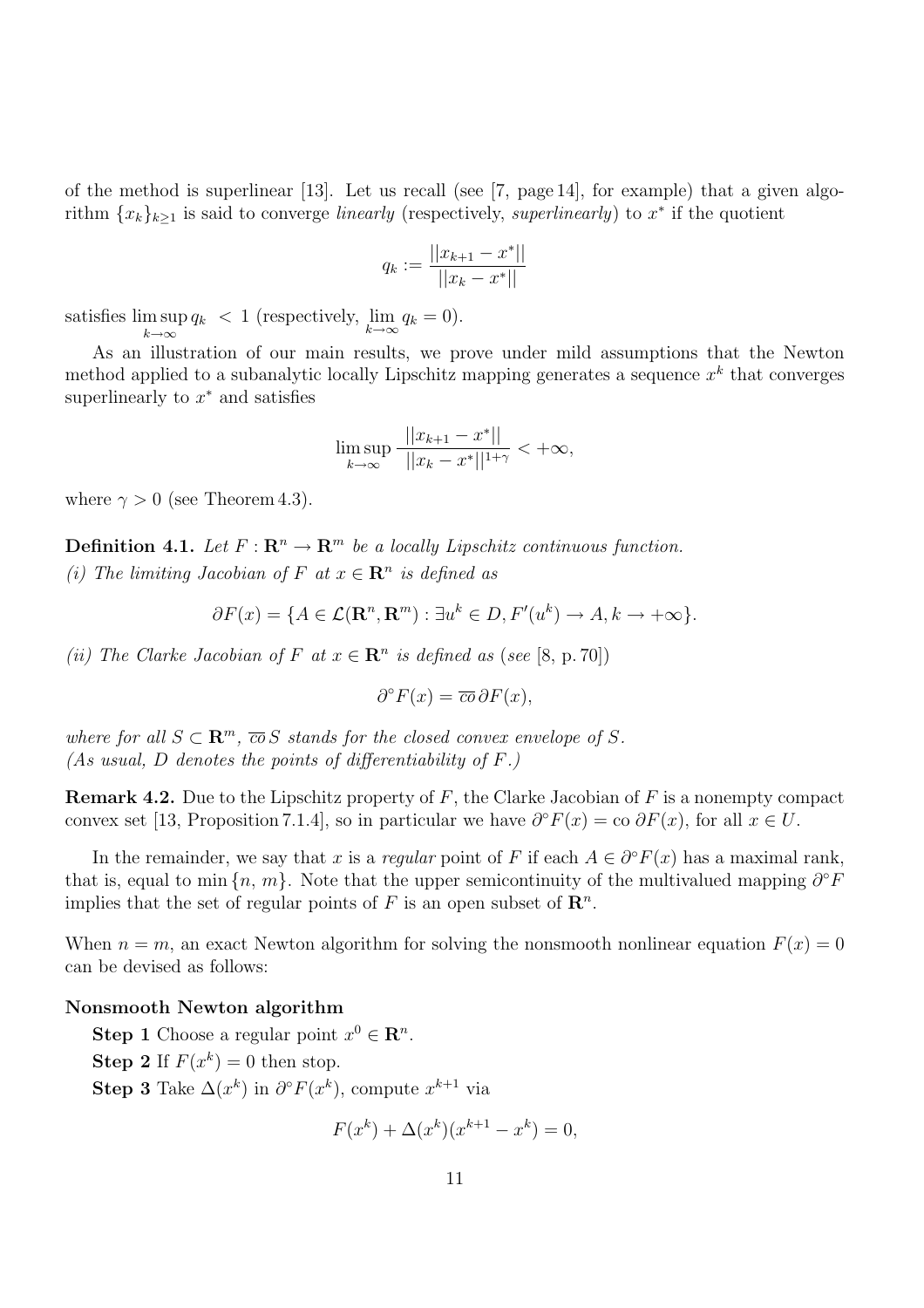$k \leftarrow k + 1$  and go to Step 2.

An important issue of the above algorithm is obviously the computation of  $x^{k+1}$  in Step 3. This is in general a delicate matter tightly linked to the convergence of the algorithm (see [13] and references therein). We will not tackle this problem here.

The following result is a stronger version of [13, Theorem 7.5.3] in the case of subanalytic mappings.

**Theorem 4.3.** Let  $F: \mathbb{R}^n \to \mathbb{R}^n$  be a locally Lipschitz (globally) subanalytic function and a regular point  $x^* \in \mathbb{R}^n$  such that  $F(x^*) = 0$ . Then there exists  $\delta > 0$  such that for all  $x^0 \in B(x^*, \delta)$  the nonsmooth Newton algorithm is well defined and generates a sequence  $\{x^k\}_{k\in\mathbb{N}}$  which converges to x<sup>\*</sup>. Moreover there exists a rational number  $\gamma > 0$  such that

(4.13) 
$$
||x^{k+1} - x^*|| = O(\exp[-(1+\gamma)^k]),
$$

which implies in particular that

$$
||x^{k+1}-x^*|| \leq \frac{c}{-2^{(1+\gamma)^k}}
$$

for some positive constant c.

The proof relies on the following lemma:

**Lemma 4.4.** Let  $F: \mathbb{R}^n \to \mathbb{R}^n$  be a locally Lipschitz subanalytic function and  $x \in \mathbb{R}^n$ . Then there exists a positive rational number  $\gamma$  such that

(4.14) 
$$
||F(y) - F(x) - \Delta(y)(y - x)|| = O_x(||y - x||^{1+\gamma}),
$$

where  $\Delta(y)$  is any element of  $\partial^{\circ} F(y)$ .

**Proof.** Using Proposition 3.4 and Remark 3.5 we have

(4.15) 
$$
F(y) - F(x) - F'(x; y - x) = O_x(||y - x||^{1 + \gamma_1})
$$

where  $\gamma_1$  is a positive rational number. To obtain (4.14), it suffices therefore to establish that

$$
||F'(x; d) - \Delta(x + d)d|| = O_x(||d||^{1+\gamma_2}), \text{ with } \gamma_2 > 0 \text{ in } \mathbb{Q}.
$$

The constant  $\gamma_2 = \gamma$  posited in Remark 3.7 does the job: indeed, let us fix  $d \in \mathbb{R}^n$ . By definition of the Clarke Jacobian for a Lipschitz function and the Carath´eodory theorem we obtain a finite sequence  $\lambda_1, \ldots, \lambda_{n^2+1} \geq 0$  with  $\sum_{1}^{n^2+1}$  $n^{2}+1 \lambda_i = 1$  and  $n^2 + 1$  sequences  $\{d^{i,k}\}_{k \in \mathbb{N}}$  with  $d^{i,k} \to d$ as  $k \to +\infty$  such that  $x + d^{i,k} \in D$  and

(4.16) 
$$
\Delta(x+d) = \sum_{i=1}^{n^2+1} \lambda_i \lim_{k \to +\infty} F'(x+d^{i,k}).
$$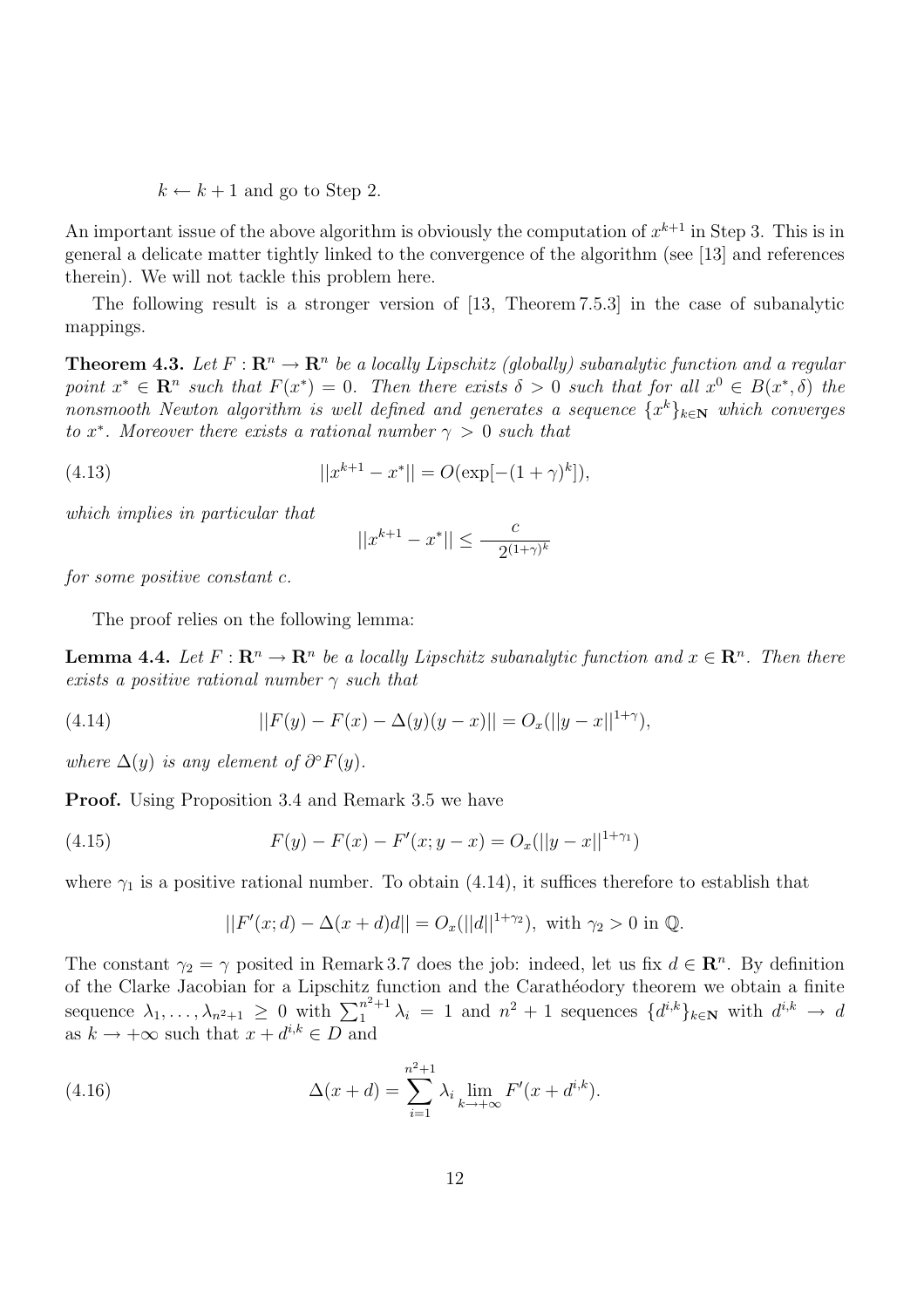In view of Remark 3.7, we get

$$
\|\sum_{i=1}^{n^{2}+1} \lambda_{i} F'(x; d^{i,k}) - \sum_{i=1}^{n^{2}+1} \lambda_{i} F'(x + d^{i,k}, d)\|
$$
  
\n
$$
\leq \sum_{i=1}^{n^{2}+1} \lambda_{i} ||F'(x; d^{i,k}) - F'(x + d^{i,k}; d^{i,k}) + F'(x + d^{i,k}; d - d^{i,k})||
$$
  
\n
$$
\leq \sum_{i=1}^{n^{2}+1} \lambda_{i} (||F'(x; d^{i,k}) - F'(x + d^{i,k}; d^{i,k})|| + ||F'(x + d^{i,k}; d - d^{i,k})||)
$$
  
\n
$$
\leq O_{x}(||d||^{1+\gamma_{2}}) + L \sum_{i=1}^{n^{2}+1} ||d - d^{i,k}||
$$

where  $L > 0$  is the Lipschitz constant of f around  $x + d$ . Taking the limit  $k \to \infty$  we obtain the asserted result.  $\Box$ 

The proof of Theorem 4.3 is now standard. The above result shows, in the terminology of [13, Definition 7.5.13, that the multifunction  $\partial^{\circ} F$  is a " $(1 + \gamma)$ -order linear Newton approximation" of the function F at the point x. Superlinear convergence now follows in an analogous fashion to [13, Theorem 7.5.15]: see the discussion in [13, p. 696].

### References

- [1] BOLTE, J., DANIILIDIS, A. & LEWIS, A., The Lojasiewicz inequality for nonsmooth subanalytic functions with applications to subgradient dynamical systems, SIAM J. Optim. (to appear).
- [2] BOLTE, J., DANIILIDIS, A. & LEWIS, A., A nonsmooth Morse-Sard theorem for subanalytic functions, J. Math. Anal. Appl. 321 (2006), 729–740.
- [3] BOLTE, J., DANIILIDIS, A., LEWIS, A., & SHIOTA, M., Clarke critical values of subanalytic Lipschitz continuous functions, Ann. Polon. Math. 87 (2005), 13–25 (memorial issue for S. Lojasiewicz).
- [4] BENEDETTI, R. & RISLER, J-J., Real Algebraic and Semi-Algebraic Sets, Hermann, Paris, 1990.
- [5] Bierstone, E. & Milman, P., Semianalytic and subanalytic sets, IHES Publ. Math. 67  $(1988), 5-42.$
- [6] BOCHNAK, J., COSTE, M. & ROY, M.-F., Real Algebraic Geometry, Springer, Berlin, 1998.
- [7] BONNANS, F., GILBERT, J.-C., LEMARÉCHAL, C. & SAGASTIZÁBAL, C., Numerical optimization. Theoretical and applied aspects, Mathematics & Applications 27, Springer-Verlag, Berlin, 2002.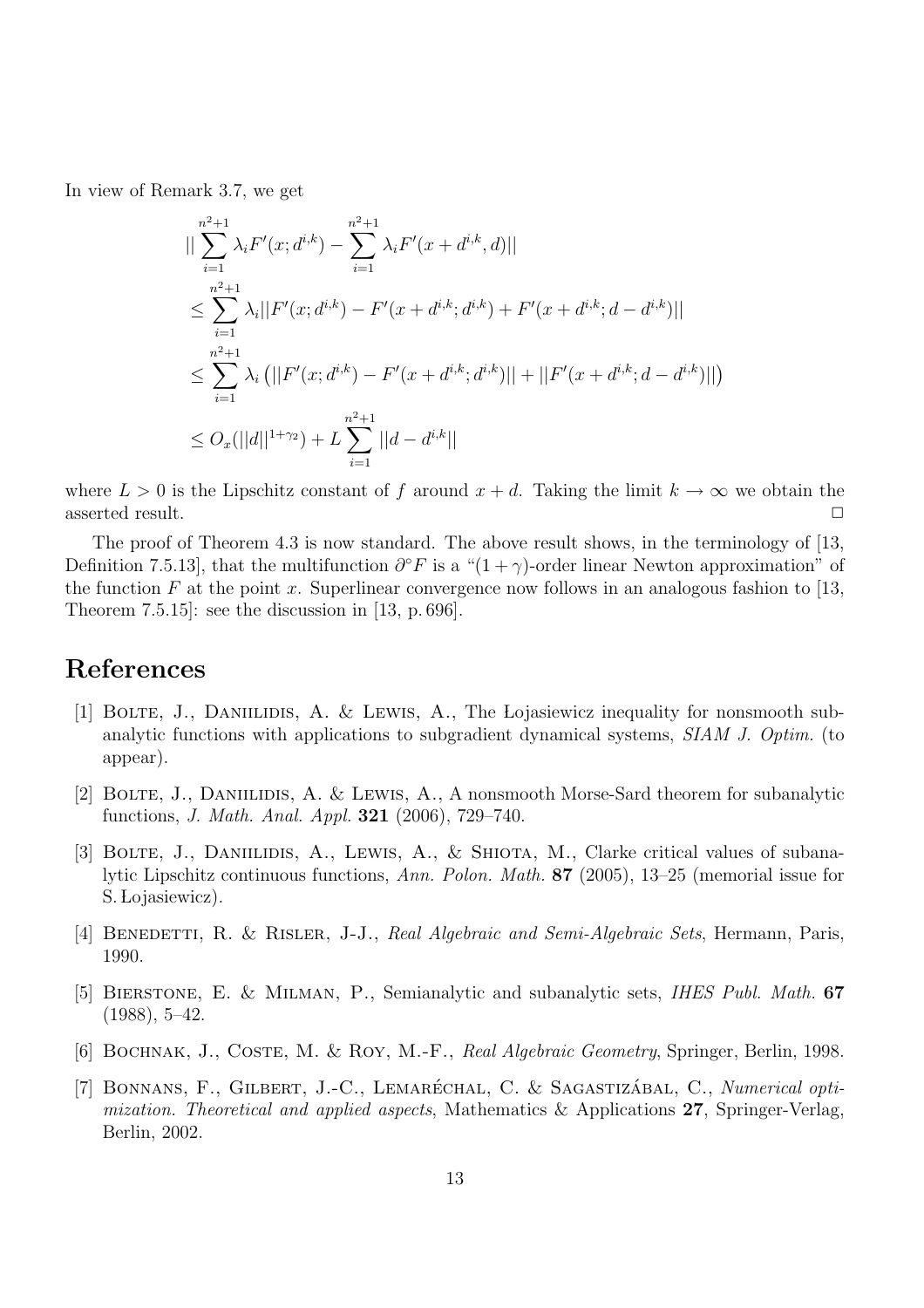- [8] Clarke, F., Optimization and nonsmooth analysis, (second edition), Classics in Applied Mathematics 5, SIAM, Philadelphia, 1990.
- [9] Coste, M., An Introduction to o-minimal Geometry, RAAG Notes, 81 pages, Institut de Recherche Mathématiques de Rennes, November 1999.
- [10] Dedieu, J.-P., Penalty functions in subanalytic optimization, Optimization 26 (1992), 27–32.
- [11] VAN DEN DRIES, L. & MILLER, C., Geometric categories and o-minimal structures, Duke Math. J. 84 (1996), 497–540.
- [12] Facchinei, F., Fischer, A. & Kanzow, C., Inexact Newton methods for semismooth equations with applications to variational inequality problems, in: DiPillo, G. & Giannessi, F., editors, Nonlinear Optimization and Applications, pp. 125–139, Plenum Press, New York, 1996.
- [13] Facchinei, F. & Pang, J.-S., Finite-Dimensional Variational Inequalities and Complementarity Problems, Volumes I and II, Springer, New York, 2003.
- [14] Fischer, A., Peano-differentiable functions in o-minimal structures, PhD Dissertation, 2005.
- [15] KUMMER, B., Newton's method for non-differentiable functions, in: Guddat, J. et al., editors, Advances in Mathematical Optimization, pp. 114–125, Akademie-Verlag, Berlin, 1988.
- [16] KURDYKA, K., On gradients of functions definable in o-minimal structures, Ann. Inst. Fourier 48 (1998), 769–783.
- [17] Kuntz, L. & Scholtes, S., Structural analysis of nonsmooth mappings, inverse functions, and metric projections, J. Math. Anal. Appl. 188 (1994), 346–386.
- [18] LOJASIEWICZ, S., Une propriété topologique des sous-ensembles analytiques réels, in: Les  $Équations \, aux \, Dérivées \, Partielles, \, pp. \, 87–89, \, Éditions \, du \, Centre \, National \, de \, la \, Recherche$ Scientifique, Paris, 1963.
- [19] Luo, Z. & Pang, J.-S., Error bounds for analytic systems and their applications, Math. Programming 67 (1994), 1–28.
- [20] Mifflin, R., Semismooth and semiconvex functions in constrained optimization, SIAM J. Control Optim. 15 (1997), 957–972.
- [21] Pang, J.S. & Stewart, D.E., Solution dependence on initial conditions in differential variational inequalities, Math. Programming (to appear).
- [22] Qi, L. & Sun, J., A nonsmooth version of Newton's method, Math. Programming 58 (1993), 353–367.
- [23] Robinson, S.M., Newton's method for a class of nonsmooth functions, Industrial Engineering Working Paper, University of Wisconsin (1988).